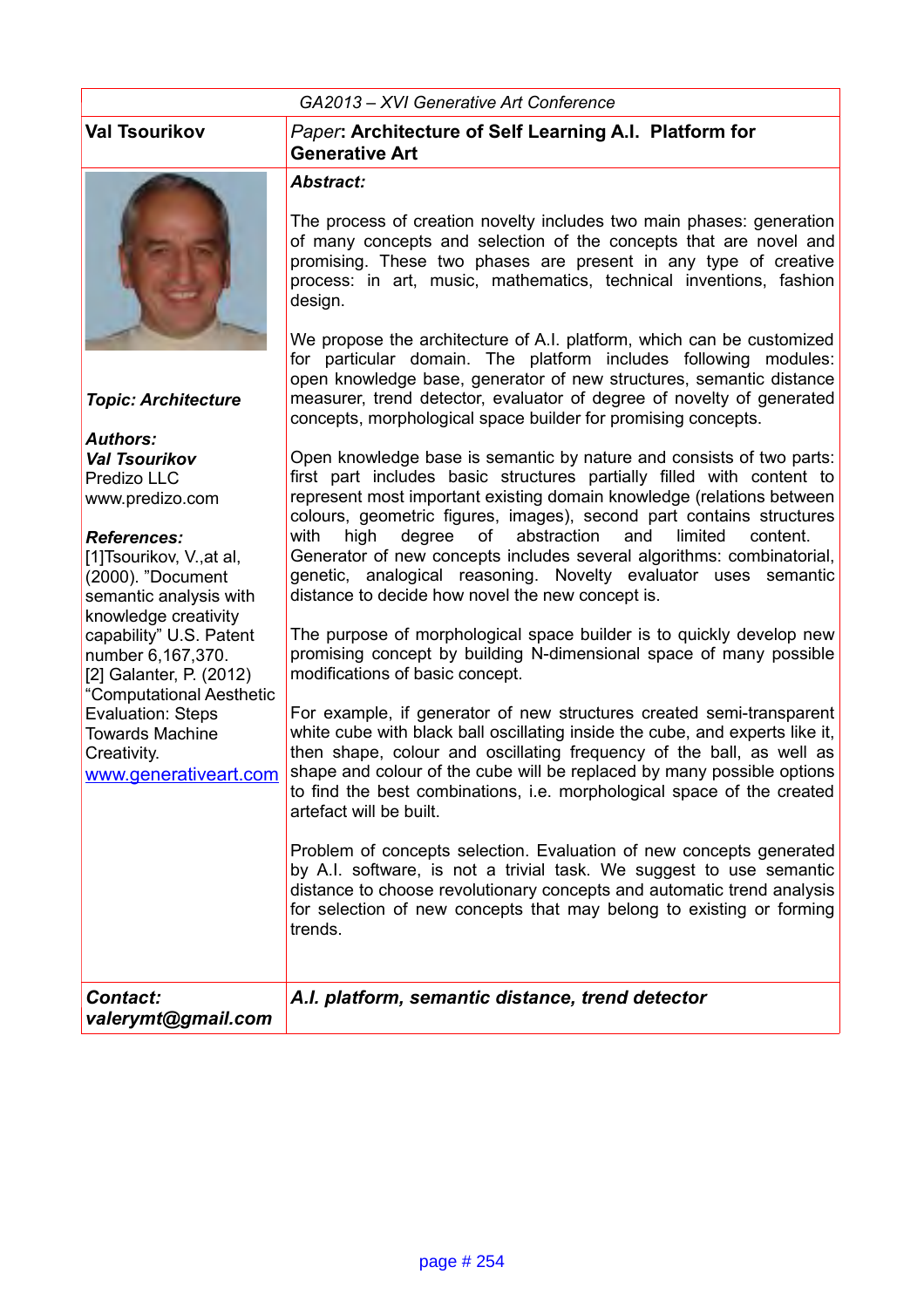# **Architecture of Self Learning A.I. Platform for Generative Art and Films**

Dr. Val M.Tsourikov, Predizo LLC, Minsk, Belarus [www.predizo.com](http://www.predizo.com/) email: valerymt@gmail.com

## **1. Automatic generation of content as mega-trend**

We define mega-trend as phenomenon that has three main features: high and lasting demand determined by fundamental society needs; existence of infrastructure to distribute products or services; technology reached critical point from which it can be used by masses. Let's do quick analysis of automatic content generation.

Content creation is a fundamental feature of human civilization: visual art, books, music, photographs, movies are being created with accelerated rate. Success of social networks as content sharing platforms proves, that content remains in high demand. Easy access to the Internet became a norm, i.e. infrastructure for content distribution exists and is available almost everywhere. A.I. technology for content creation is on the rise (semantic text analysis, natural language processing, voice synthesis, machine learning). Intelligent systems more and more often are used to solve practical problems.

In some areas modern A.I. systems are able to find creative solutions that are better than similar results found by human experts. In 1997 Deep Blue computer defeated G.Kasparov, the most ingenious chess player of all times. Interesting to note, that same year Boston based Invention Machine Corporation launched A.I. software IM-Phenomenon which was able to generate novel solutions of technical problems, in fact acting as an artificial inventor. IM-Phenomenon later was included in more broad software technology now called Goldfire Innovator [1], which is widely used by high-tech companies. Fast progress in generative art and music [2] also supports the idea that society is facing new mega trend – automatic content creation in many different areas.

Because all major components of mega-trend are ready, it's possible to develop A.I. platform for automatic content generation to be used not only by art professionals but also by normal internet users.

## **2. Main features of A.I. platform for automatic content generation**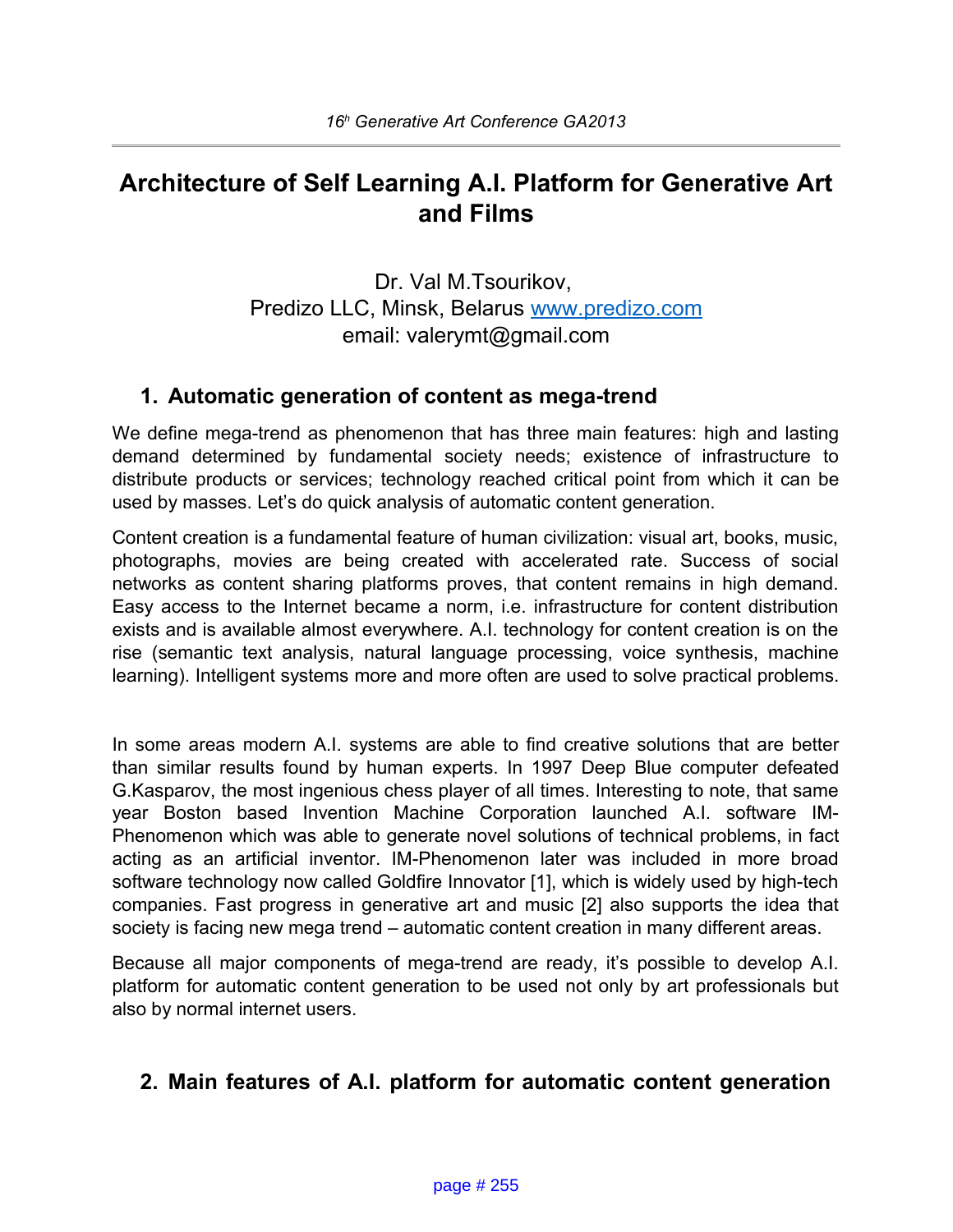| <b>There</b>                                                                                   | are | two   |                                                                                                                   | objectives | οf  | the |         | project: |
|------------------------------------------------------------------------------------------------|-----|-------|-------------------------------------------------------------------------------------------------------------------|------------|-----|-----|---------|----------|
| a) to design and implement web-based Artificial Intelligence platform to enable easy<br>access | to  | tools | of the contract of the contract of the contract of the contract of the contract of the contract of the contract o | generative | art | and | movies: |          |
| $\cdots$                                                                                       |     |       |                                                                                                                   |            |     |     |         |          |

b) to create collaborative environment for people who want to create novel art and movies, that have value for end users and can successfully compete with traditional technologies of creating art and movies.

Key concepts of the platform:

- automation of all three main phases of creative process (novel idea generation, evaluation of new ideas, learning of new things, including trends detection in user preferences);

- adaptive nature of the platform, determined by machine learning and predictive analytics analytics analytics algorithms;

- pragmatic output of the platform – generated art and movies will be distributed to end users as products, which have aesthetic value.

Conceptually, the platform is similar to A.I. systems for creativity automation, developed earlier in space research, technical innovations [3] and financial engineering [4].



*Figure 1 – Architecture of A.I. platform*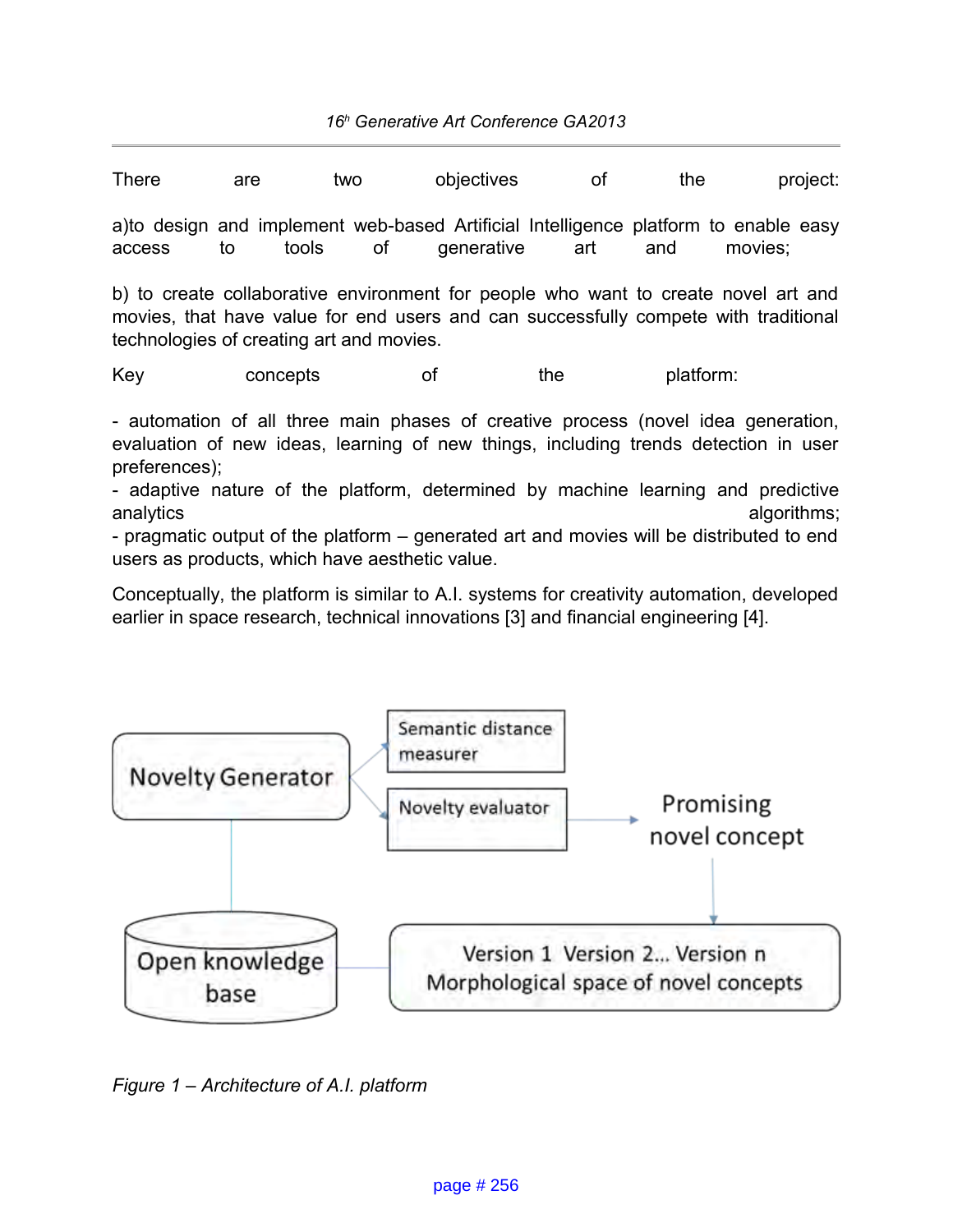The architecture of A.I. platform can be customized for particular domain. The platform includes following modules, as shown in Figure 1 : - open knowledge base of abstract structures and shells, novelty generator of new structures and concepts, semantic distance measurer, trend detector of user preferences, evaluator of degree of novelty of generated concepts, - morphological space builder for promising concepts.

Open knowledge base contains basic graphical structures, shells, music themes and abstract movie scripts. The knowledge base can be updated by platform developers or by end users.

Generator of new visual structures, texts, scenes and scripts acts as a composer of novelty. It constantly creates novel artefacts by using built-in knowledge bases, new trends discovered on the internet, and inputs from platform users. There are several algorithms involved in generation of novelty in this important module. Machine learning, trend analysis, inputs from users and predictive analytics help find promising directions in search for novelty and increase probability of creation valuable results.

Semantic distance measurer calculates semantic distance of newly generated structure or text and sends results to evaluator of novelty of generated concepts to determine formal coefficient, which shows how far new structure is from known concepts.

Trend detector uses semantic analysis and statistical machine learning algorithms to find evidence of trends being formed in sentiment, tastes in art, music and preferences in films. Data from this module is used to control computational process in generator of novelty module. Trend detector processes databases of social networks, online communities, clubs and other places where general users and domain experts express their opinions on art, movies and music.

Morphological space builder for promising concepts takes most innovative and practically feasible concept and generates all possible permutations of the concept, thus creating many versions of original idea. Main objective of this phase is to let end users to observe the entire universe of possible versions of novel concept at once and chose the most interesting candidates for further development.

The A.I. platform includes several universal modules, which can be used in all areas – from generative music to movies. For example, combinatorial intelligence, genetic algorithms, semantic processors [5], Bayesian networks, ant colony optimization and fuzzy logic can be applied to any domain.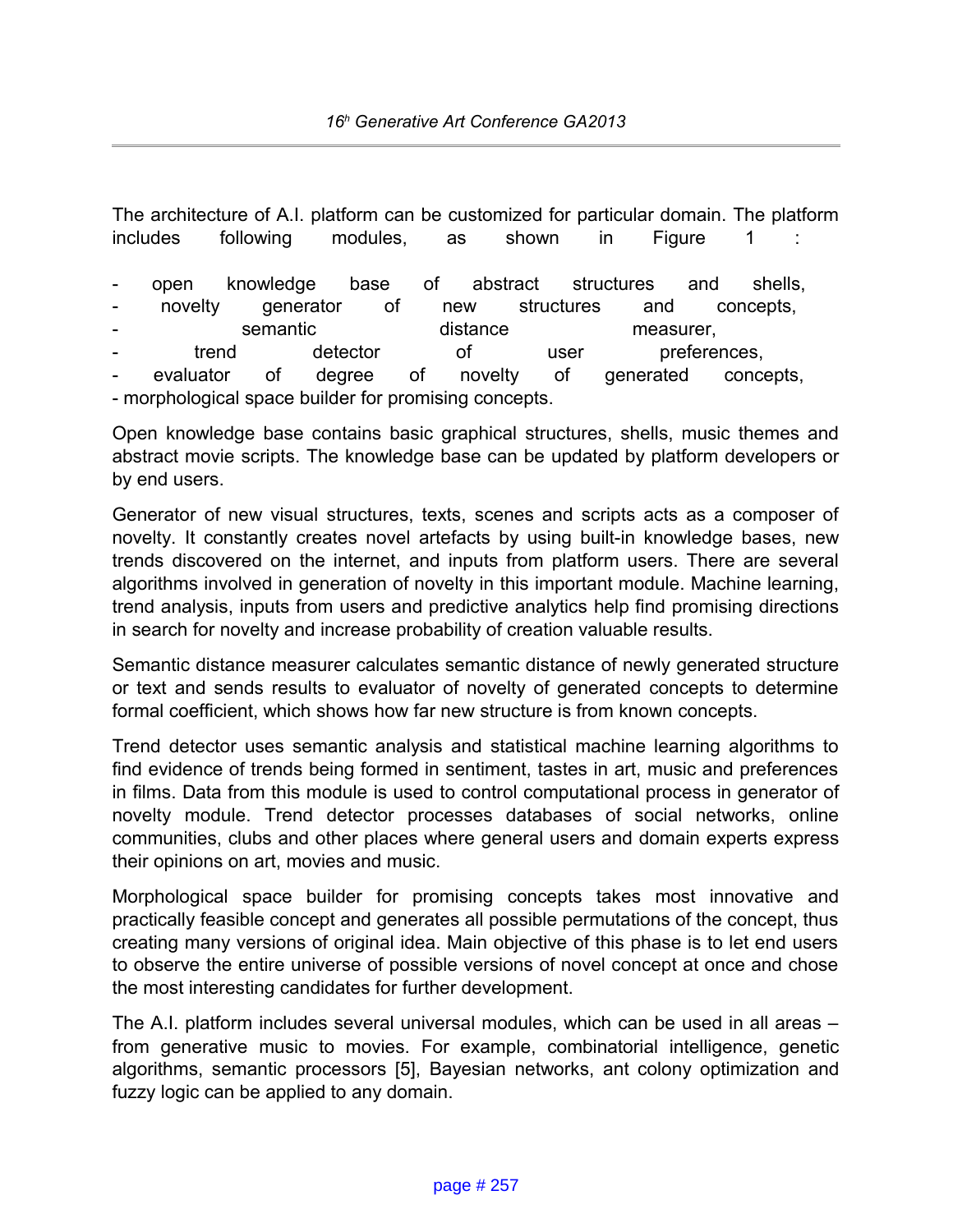Customizable modules have knowledge bases created by domain experts and later by platform users. Knowledge base for generative art will have different structure vs. knowledge base for generative films.

## **3. Methods of Novelty Generation**

There will be two types of novelty generation approaches: analogy-based methods to generate art, music and movies that remain within boundaries of existing paradigms; and revolutionary methods which may help create new style in art or movies.

Direct analogy. This simple but practically very useful method uses replacement of objects or operations in entire system (graphical image, movie scenario) without changing the basic structure of initial system. For example, in movie script direct analogy means that conflict between two adult characters may be used to describe similar conflict between two teenagers, or slightly modified conflict between adults. Structure of the conflict remains the same, but it is moved to different time, culture, place or or social group. Direct analogy algorithms sits on the top of all major abstract structures of visual scenes, scripts, dialogues.

Automatic creation of movie script from novel, short story, discussions on message boards, social network activity. Modern semantic processors are able to create meaningful summaries of texts, which will be used to generate movie scripts.

Interactive novelty generation. To make sure that novel ideas created on the platform have pragmatic value, human users will be involved as active participants in generative process. Computer creates novel idea, users approve or reject it; depending on user votes, the algorithm will take different path in search for novelty.

Pattern and scene recognition. Users load photographs, drawings, videos to the platform; pattern and scene recognition software finds most promising patterns or scenes and starts generative art or film algorithms to create novel content.

Introduction of new technology that will enable generation of novelty. For example, BCI (brain computer interface) may help create new forms of art, like direct emotional contact between artist and the audience. Combination of A.I., nanotechnology and synthetic life may lead to creation of self-controlled art-objects, which are alive and intelligent.

3d printing is rapidly changing the way art is created. The role of A.I. platform in this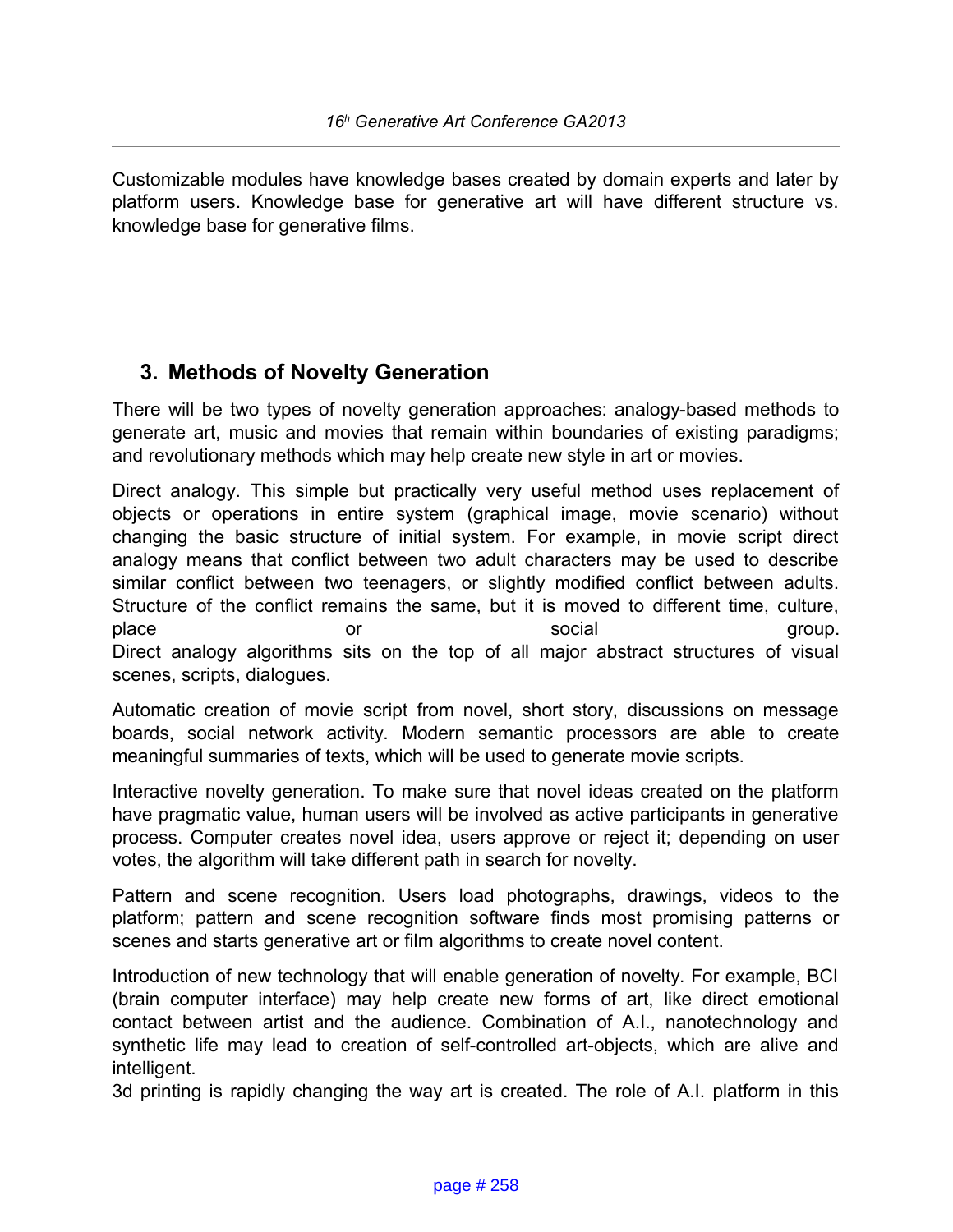case is to bring together new disruptive technologies, generative algorithms and users to quickly realize potential of BCI, synthetic life and similar revolutionary breakthroughs in science and technology [6].

The platform users will have an opportunity to apply many other methods of novelty creation, which have being developed in generative art, music and films.

If users see value in novel idea, concept or script generated by the platform, they will have an opportunity to refine original result by using special module of amplifiers of positive effects of new idea.

## **4. Collaboration**

The platform will have feature rich environment for creative collaboration between artists, actors, script writers, musicians and managers. The concept of online film production network is not new, several of them exist today. What is new - and this is really critical difference – the layer of Artificial Intelligence between human users of the platform (Fig. 2). A.I. tools make production of content (art, music, movies) much faster, cheaper and with higher probability of success (determined by predictive analytics and trend analysis).

Intelligent generative technologies do not have internal cultural constraints, hence they may find unusual combinations of building blocks that human creators tend to miss.